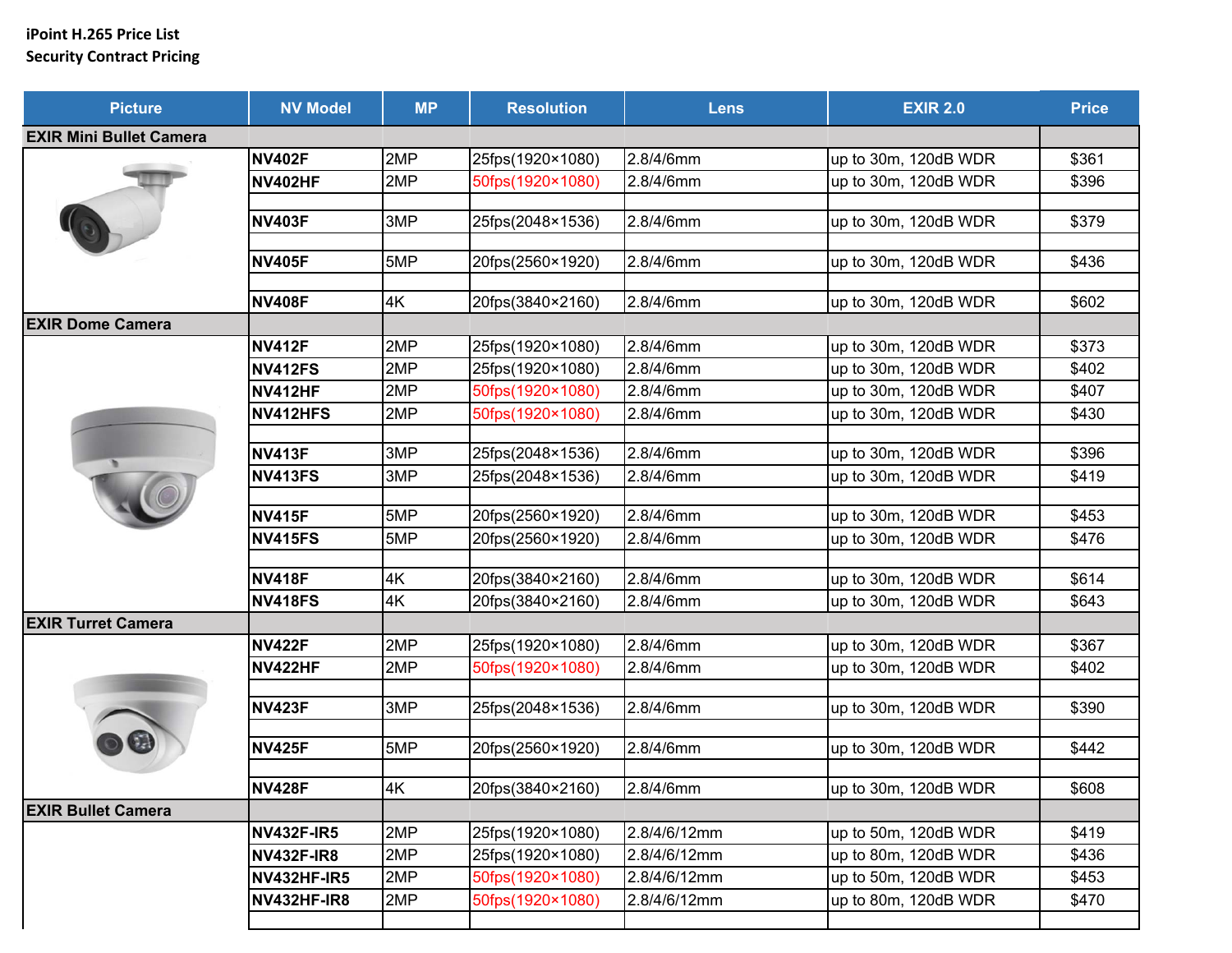|                                        | <b>NV433F-IR5</b> | 3MP | 25fps(2048×1536) | 2.8/4/6/12mm            | up to 50m, 120dB WDR | \$436   |
|----------------------------------------|-------------------|-----|------------------|-------------------------|----------------------|---------|
|                                        | <b>NV433F-IR8</b> | 3MP | 25fps(2048×1536) | 2.8/4/6/12mm            | up to 80m, 120dB WDR | \$459   |
|                                        |                   |     |                  |                         |                      |         |
|                                        | <b>NV435F-IR5</b> | 5MP | 20fps(2560×1920) | 2.8/4/6/12mm            | up to 50m, 120dB WDR | \$493   |
|                                        | <b>NV435F-IR8</b> | 5MP | 20fps(2560×1920) | 2.8/4/6/12mm            | up to 80m, 120dB WDR | \$516   |
|                                        | <b>NV438F-IR5</b> | 4K  | 20fps(3840×2160) | 2.8/4/6/12mm            | up to 50m, 120dB WDR | \$666   |
|                                        | <b>NV438F-IR8</b> | 4K  | 20fps(3840×2160) | 2.8/4/6/12mm            | up to 80m, 120dB WDR | \$683   |
| <b>EXIR Dome Camera</b>                |                   |     |                  |                         |                      |         |
|                                        | <b>NV452F</b>     | 2MP | 25fps(1920×1080) | 2.8/4/6mm               | up to 10m            | \$493   |
|                                        | <b>NV452F</b>     | 2MP | 25fps(1920×1080) | 2.8/4/6mm               | up to 10m            | \$522   |
|                                        | <b>NV452HF</b>    | 2MP | 50fps(1920×1080) | 2.8/4/6mm               | up to 10m            | \$528   |
|                                        | <b>NV452HF</b>    | 2MP | 50fps(1920×1080) | 2.8/4/6mm               | up to 10m            | \$551   |
|                                        | <b>NV453F</b>     | 3MP | 25fps(2048×1536) | 2.8/4/6mm               | up to 10m            | \$516   |
|                                        | <b>NV453F</b>     | 3MP | 25fps(2048×1536) | 2.8/4/6mm               | up to 10m            | \$539   |
|                                        |                   |     |                  |                         |                      |         |
|                                        | <b>NV455F</b>     | 5MP | 20fps(2560×1920) | 2.8/4/6mm               | up to 10m            | \$568   |
|                                        | <b>NV455F</b>     | 5MP | 20fps(2560×1920) | 2.8/4/6mm               | up to 10m            | \$597   |
|                                        | <b>NV458F</b>     | 4K  | 20fps(3840×2160) | 2.8/4/6mm               | up to 10m            | \$734   |
|                                        | <b>NV458F</b>     | 4K  | 20fps(3840×2160) | 2.8/4/6mm               | up to 10m            | \$757   |
| <b>Motorized VF EXIR Bullet Camera</b> |                   |     |                  |                         |                      |         |
|                                        | NV462MVF          | 2MP | 25fps(1920×1080) | 2.8~12mm motorized lens | up to 50m, 120dB WDR | \$729   |
|                                        | NV462MVFS         | 2MP | 25fps(1920×1080) | 2.8~12mm motorized lens | up to 50m, 120dB WDR | \$752   |
|                                        | NV462HMVF         | 2MP | 50fps(1920×1080) | 2.8~12mm motorized lens | up to 50m, 120dB WDR | \$757   |
|                                        | NV462HMVFS        | 2MP | 50fps(1920×1080) | 2.8~12mm motorized lens | up to 50m, 120dB WDR | \$786   |
|                                        | NV463MVF          | 3MP | 25fps(2048×1536) | 2.8~12mm motorized lens | up to 50m, 120dB WDR | \$792   |
|                                        | NV463MVFS         | 3MP | 25fps(2048×1536) | 2.8~12mm motorized lens | up to 50m, 120dB WDR | \$815   |
|                                        |                   |     |                  |                         |                      |         |
|                                        | NV465MVF          | 5MP | 20fps(2560×1920) | 2.8~12mm motorized lens | up to 50m, 120dB WDR | \$918   |
|                                        | NV465MVFS         | 5MP | 20fps(2560×1920) | 2.8~12mm motorized lens | up to 50m, 120dB WDR | \$941   |
|                                        | NV468MVF          | 4K  | 20fps(3840×2160) | 2.8~12mm motorized lens | up to 50m, 120dB WDR | \$1,107 |
|                                        | NV468MVFS         | 4K  | 20fps(3840×2160) | 2.8~12mm motorized lens | up to 50m, 120dB WDR | \$1,130 |
| <b>Motorized VF EXIR Dome Camera</b>   |                   |     |                  |                         |                      |         |
|                                        | NV472MVF          | 2MP | 25fps(1920×1080) | 2.8~12mm motorized lens | up to 30m, 120dB WDR | \$729   |
|                                        | NV472MVFS         | 2MP | 25fps(1920×1080) | 2.8~12mm motorized lens | up to 30m, 120dB WDR | \$752   |
|                                        | NV472HMVF         | 2MP | 50fps(1920×1080) | 2.8~12mm motorized lens | up to 30m, 120dB WDR | \$757   |
|                                        | NV472HMVFS        | 2MP | 50fps(1920×1080) | 2.8~12mm motorized lens | up to 30m, 120dB WDR | \$786   |
|                                        |                   |     |                  |                         |                      |         |